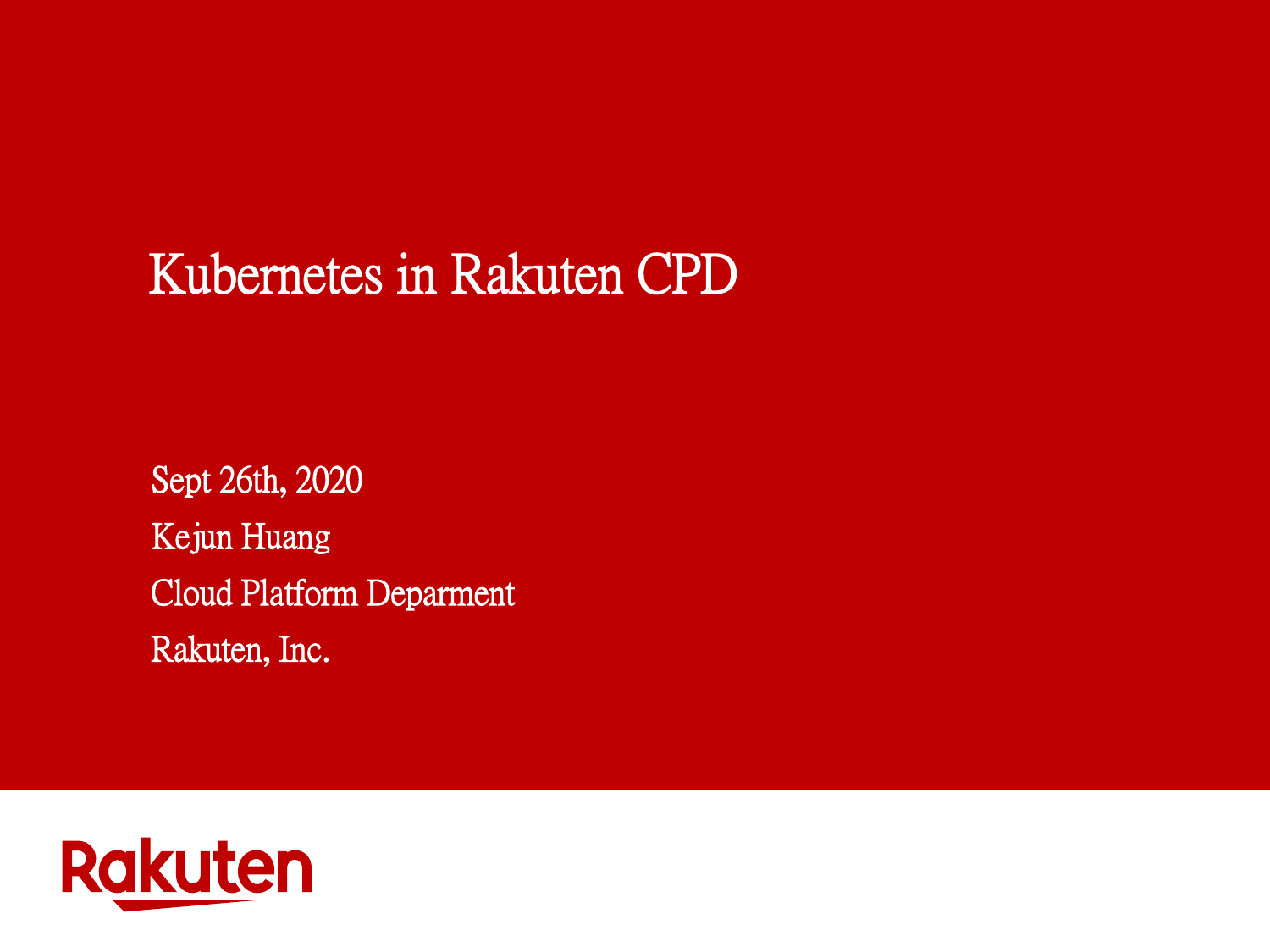

**Card** 

B

Ξ

Rakuten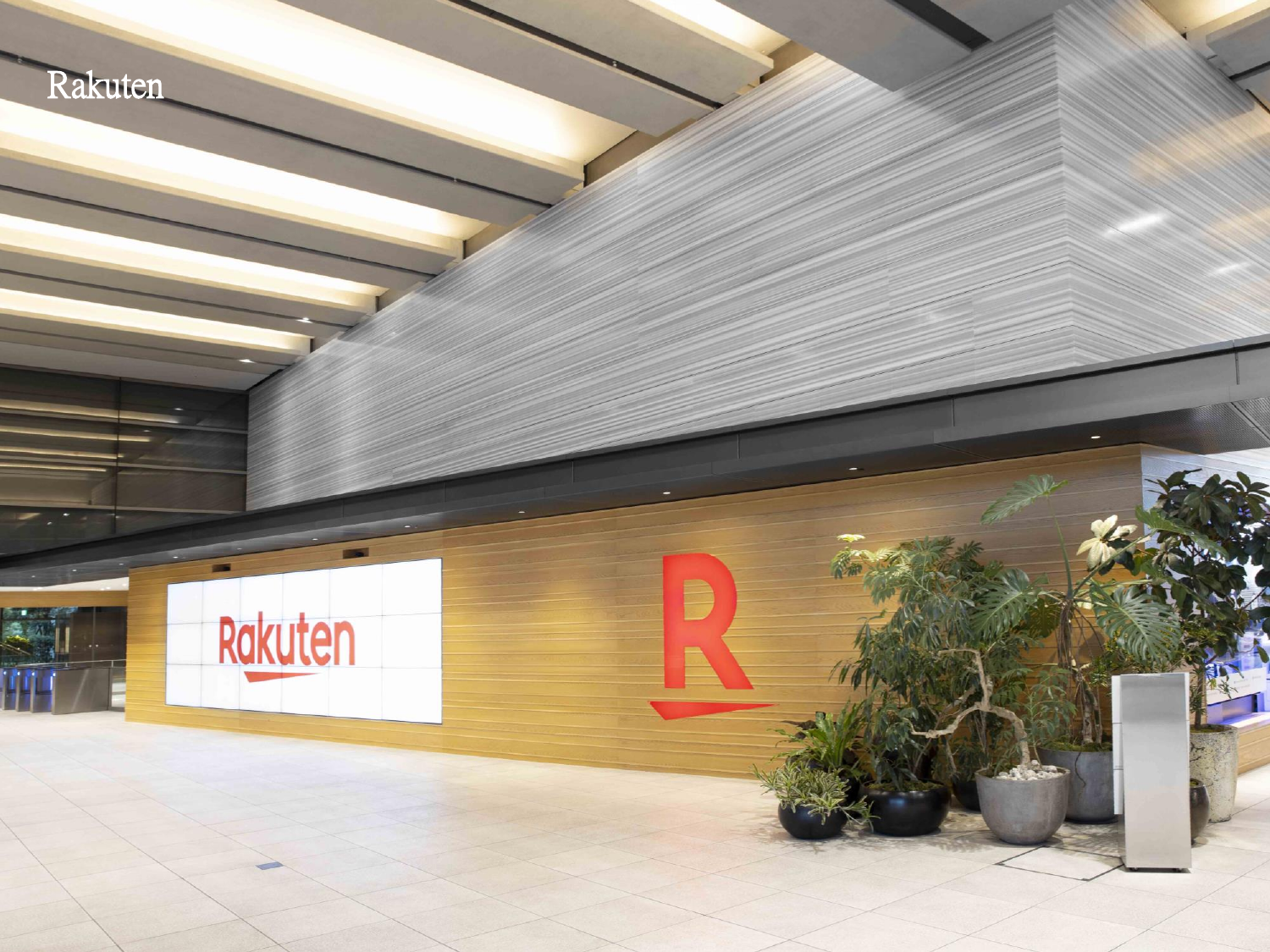# About Rakuten

- One of largest Internet serivces companies in Japan. Officifal sponser of FC Barcelona.
	- E-Commerce
	- Rakuten Point
	- Fintech (Credit card, bank, payment, etc)
	- Travel
	- Many many others •••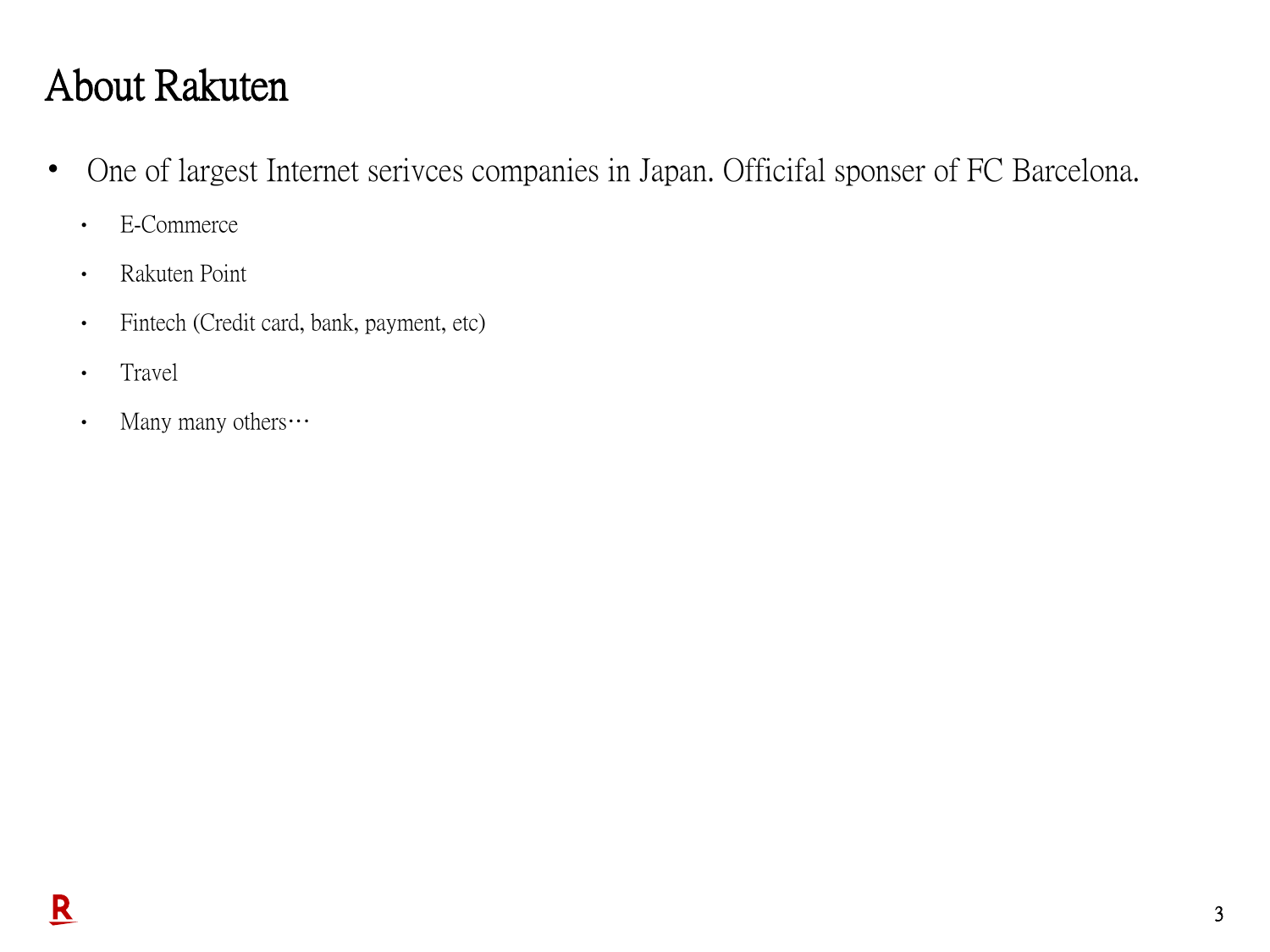### Self introduction

- Vice Manager of Application Platform Group, which manages the Kubernetes cluster in Cloud Platform Department(CPD)
- Responsible for traffic/network/mesh part
- Join Rakuten in 2015
- Start the career as a Python engineer in douban.com, China.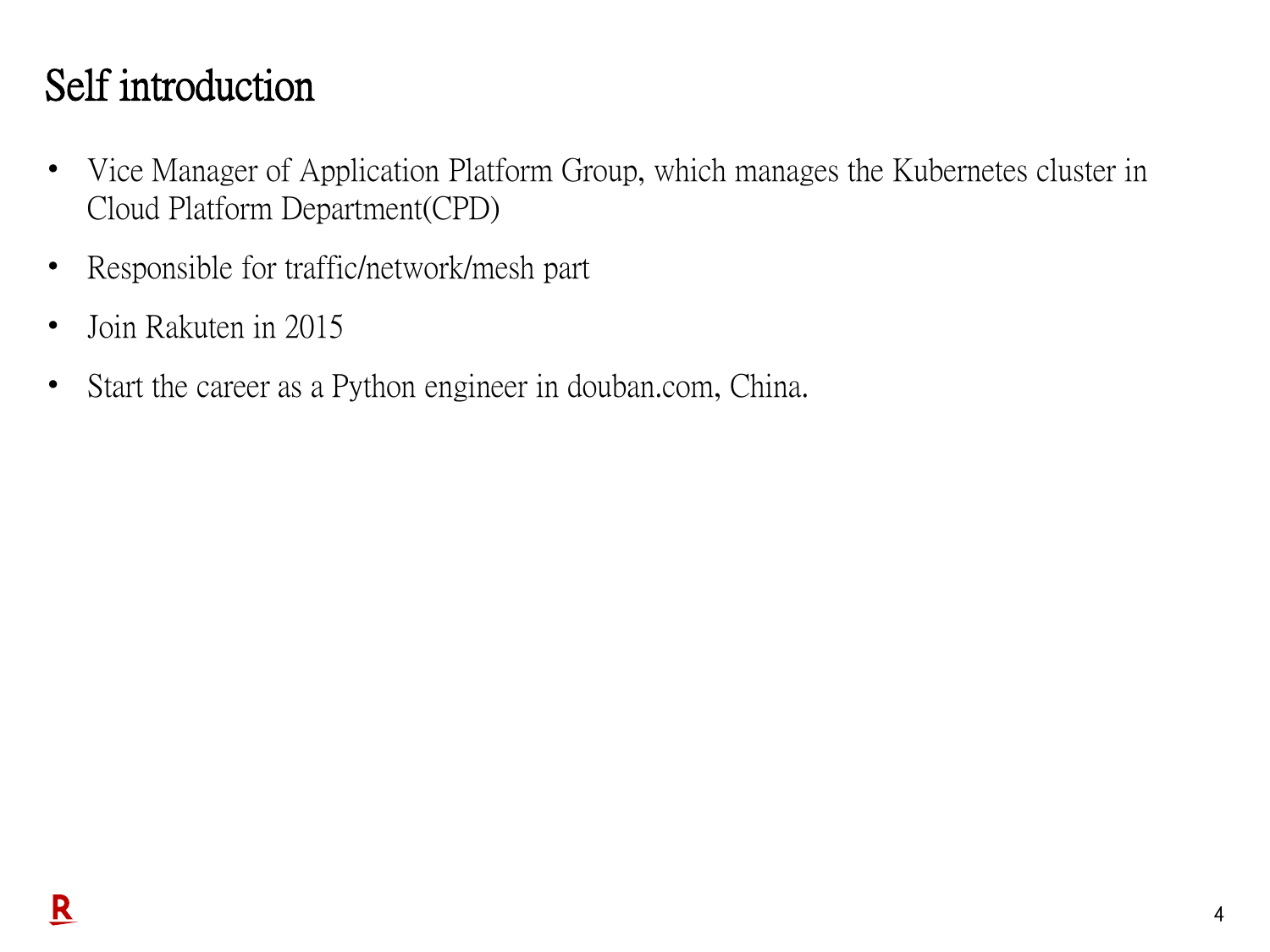#### Team

- 1 PJM, 12 Engineers(Tokyo).
- 7 Nationalities, English is the primary communication language
- All Engineers are CKA/CKAD holders
- Most tools and software are written in Go.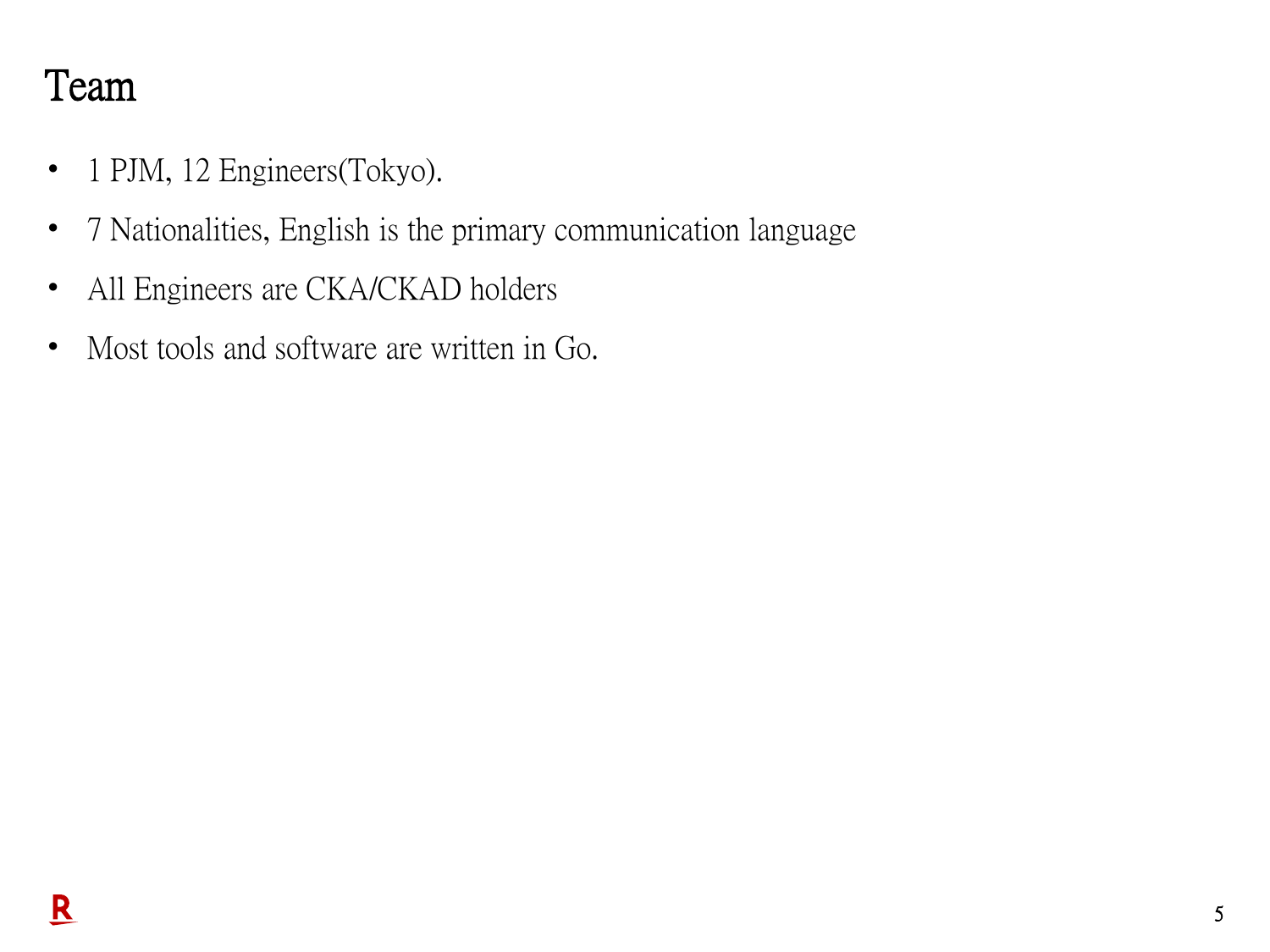# Agenda

- 1. Private cloud initiative
- 2. Multi tenancy
- 3. Network and Traffic
- 4. CI/CD
- 5. Improving user experience
- 6. Challenges and future work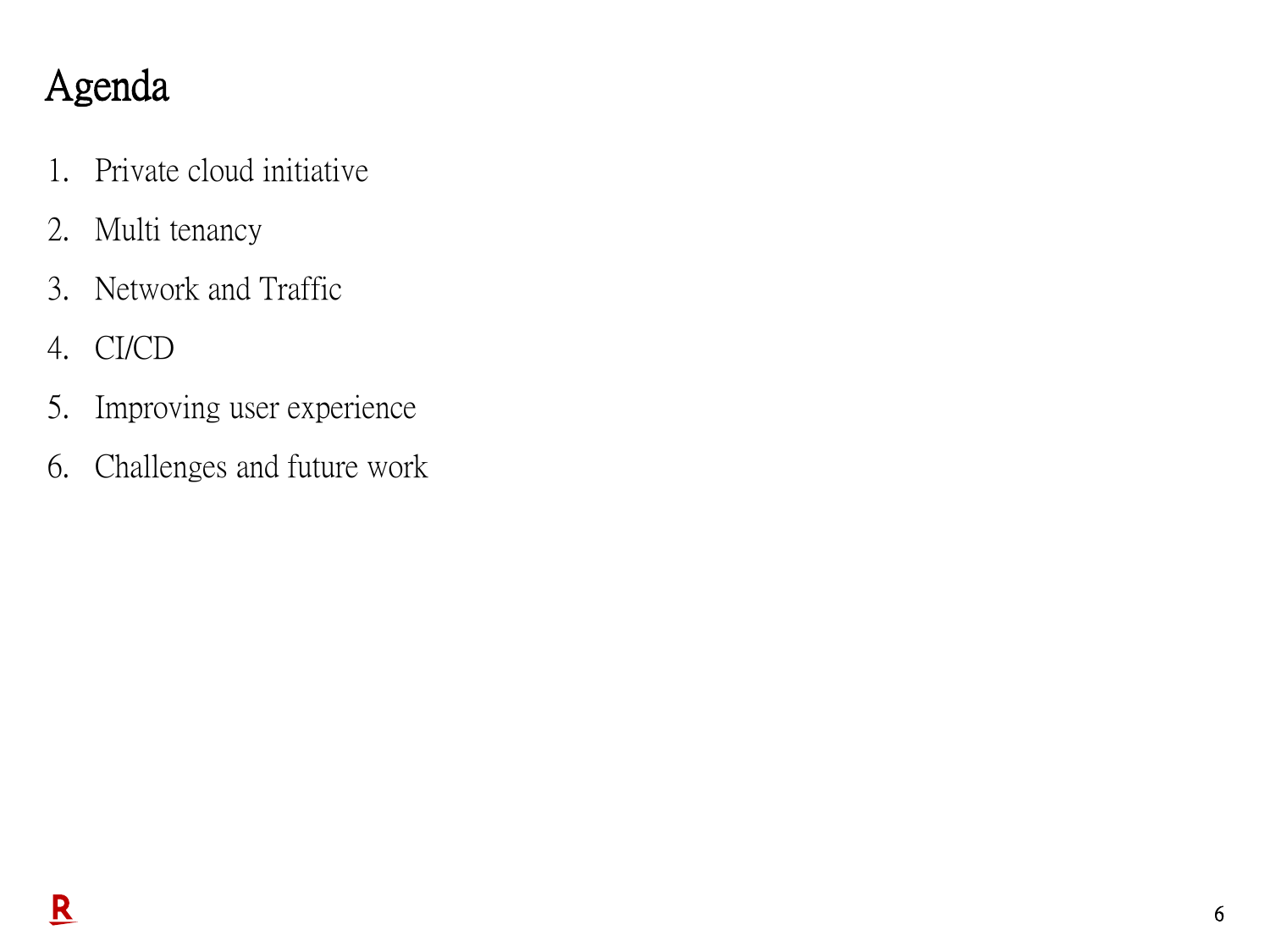## Private Cloud initiative

- Each deparment or team has their way of running services
- Private Cloud is intended to provide a standard way for internal teams to build, deploy services into multiple regions.
	- Avoid duplicate work
	- Improve engineers productivity
	- Provide better resillience during diasters (BCP)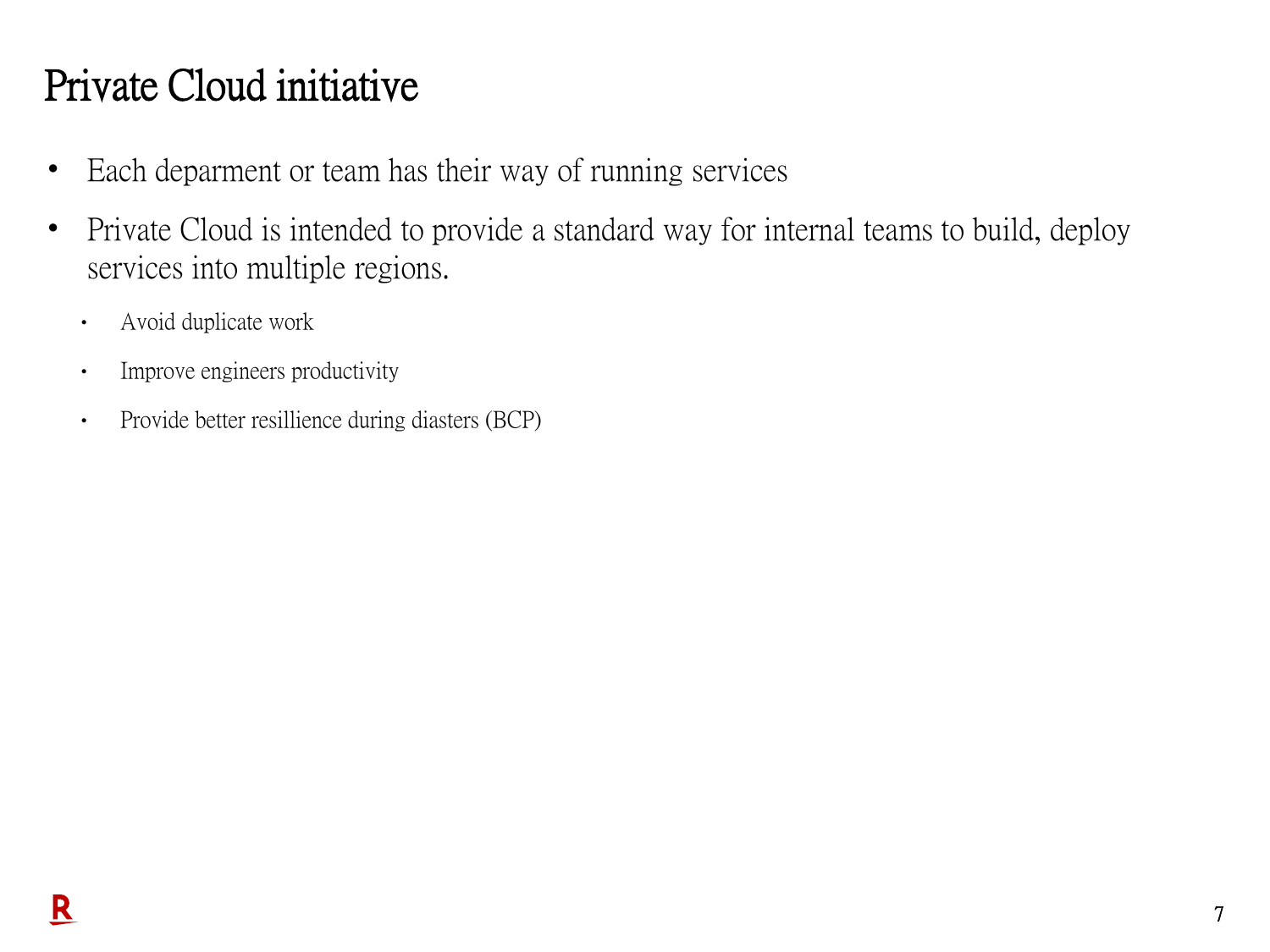#### Background

- We call our private cloud OneCloud, which we are building across multiple regions
- OneCloud is mostly built on top of Open Source solutions.
- Most of products in OneCloud run on baremetal
	- Baremetal is based on miroservers that are speficilly built for OneCloud
	- We call it Baremetal as a service, BMaaS
- OneCloud also has an in-house developed UI, called OneCloud portal
- We have abstracted common systems into services and provide to our internal tenants
	- Container as a service based on k8s (my team)
	- Monitoring as a service
	- Load balancing as a service
	- etc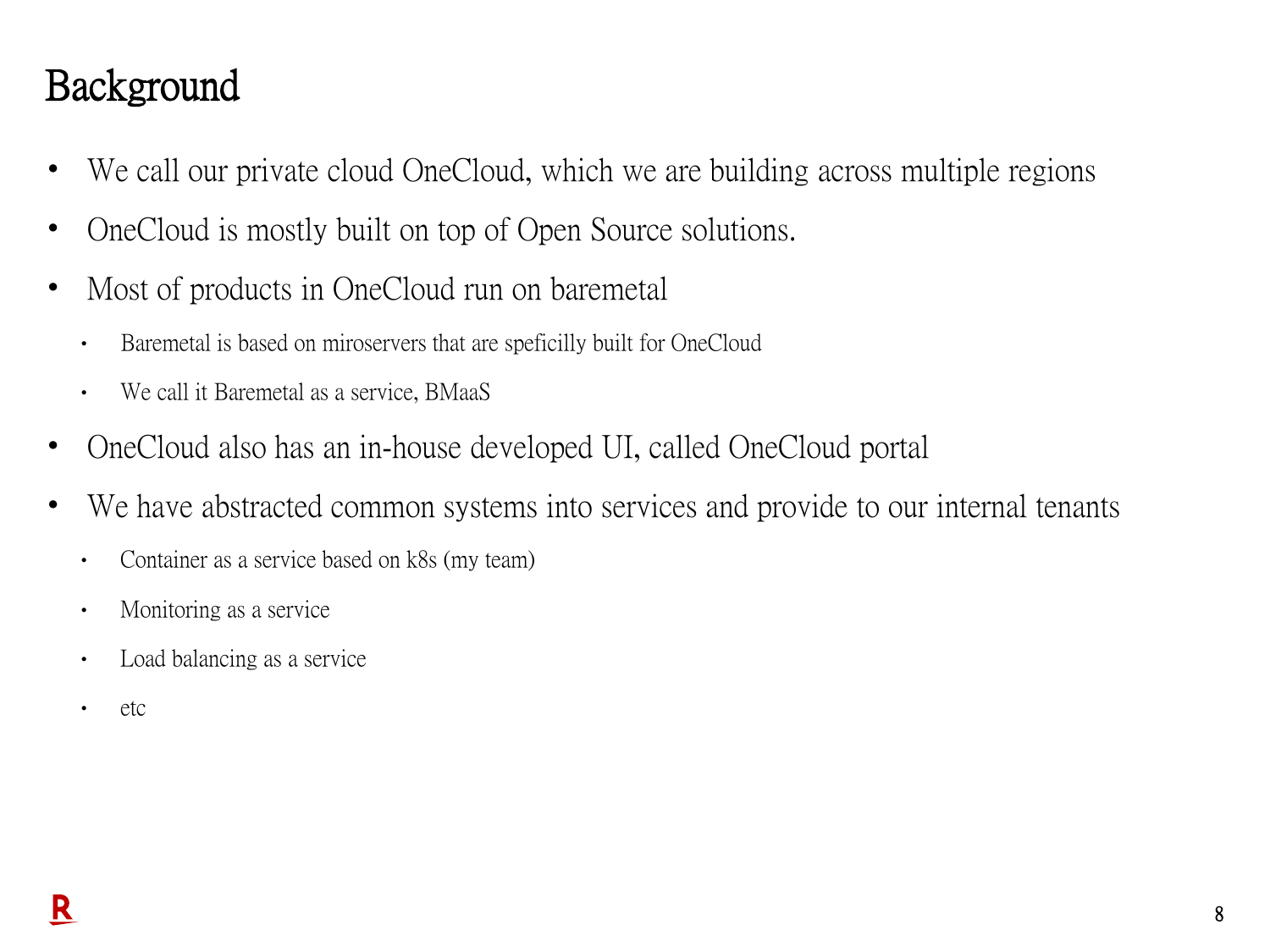## Why Kubernetes

- Already have the team who has build a successful k8s platform.
	- We started to use k8s in 2014
- Kubernetes has great community support
- Many other Cloud Native products on top of k8s
	- Istio
	- Prometheus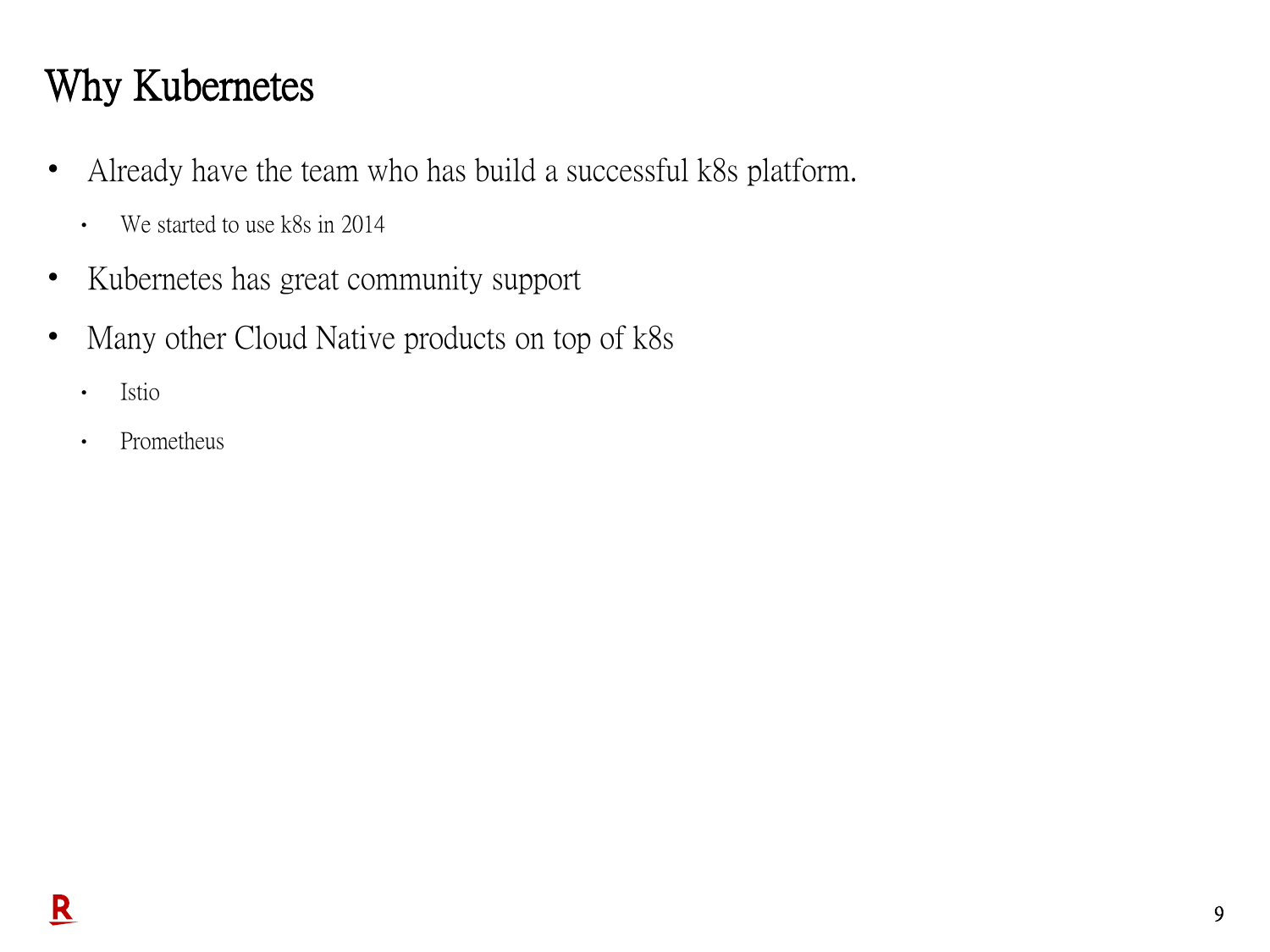### Our Current k8s setup

- Uses community version
- A Physical k8s cluster is shared by multiple tenants
	- Inside one region, we have multiple k8s clusters
- Runs on on-premise baremetal hardware
- provisioned using our internal tooling
- Cluster itself is stateless, does not support PV. Tenants are mostly web services.
- Full self-service and multi-tenant cluster integrated with internal IAM system and internal portal UI.
- Extending the k8s with other Cloud Native products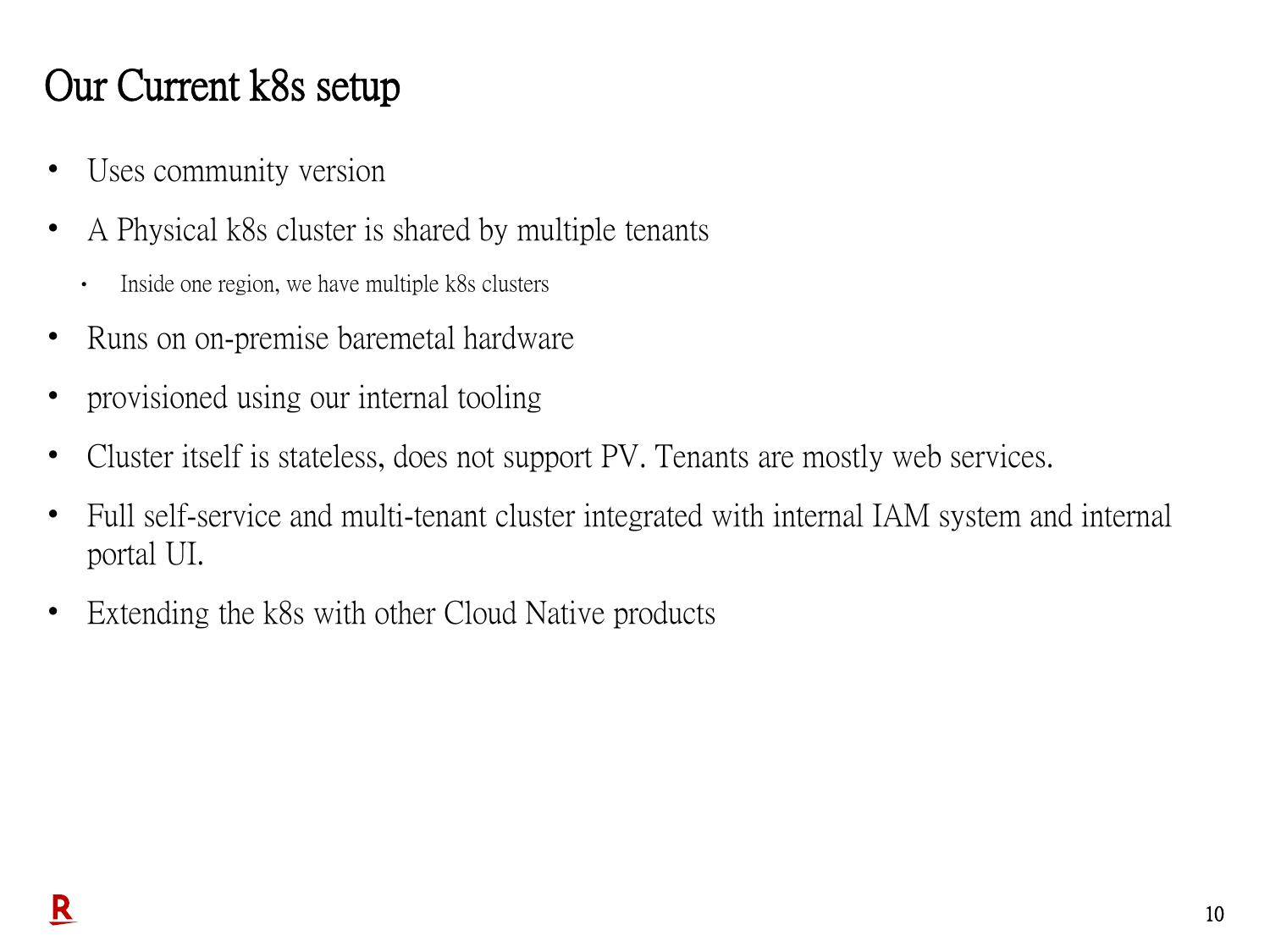# Why big cluster

- Standardise policy design of k8s
	- RBAC
	- Security
- Reduce cost of managing multiple k8s clusters
- Improve server utilisation
	- Some workloads do not require a k8s cluster to run
	- API servers require redundancy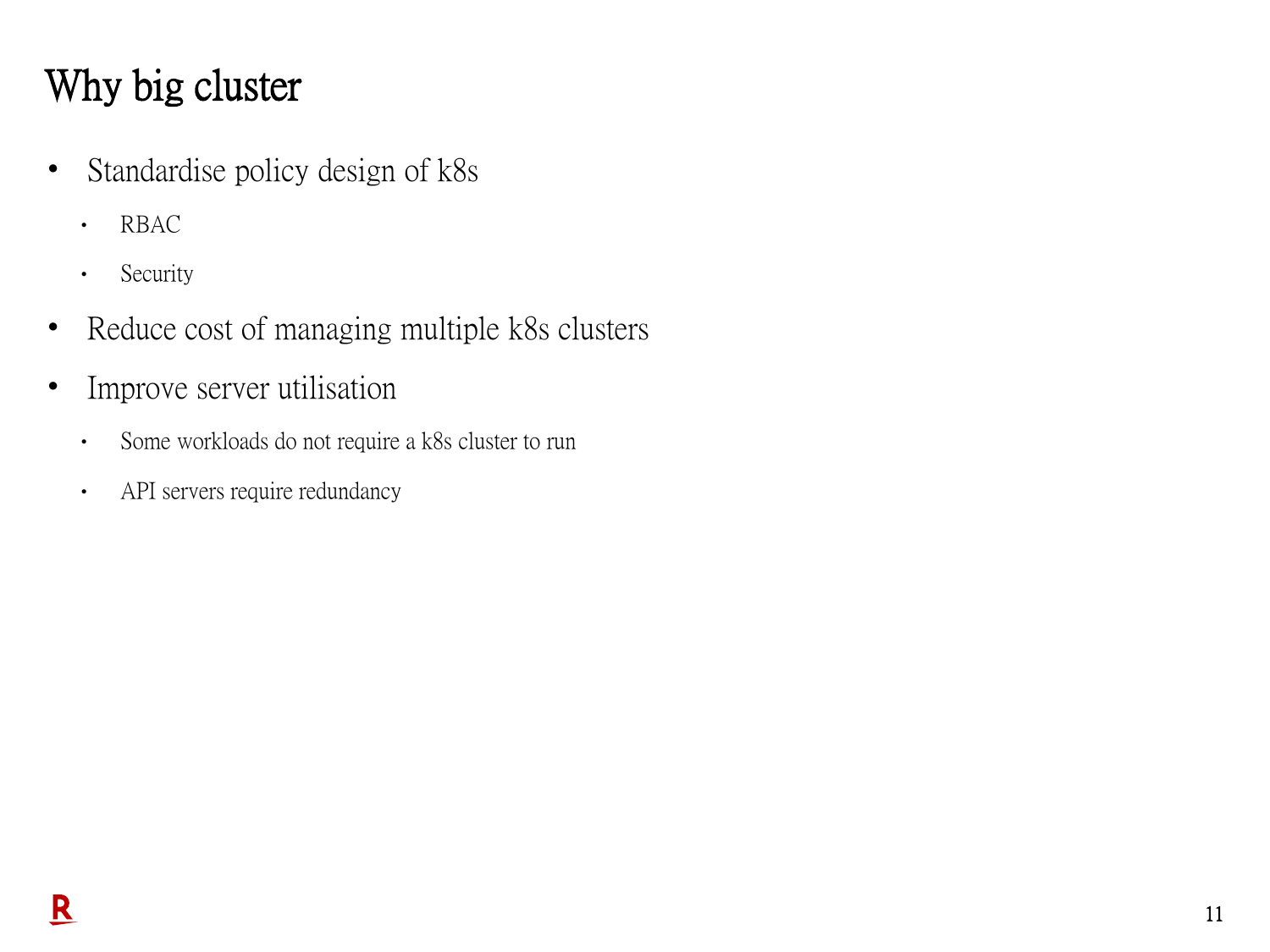# Multi tenancy in Kubernetes in CPD



We use logical separation(namespaces) to provide multi tenancy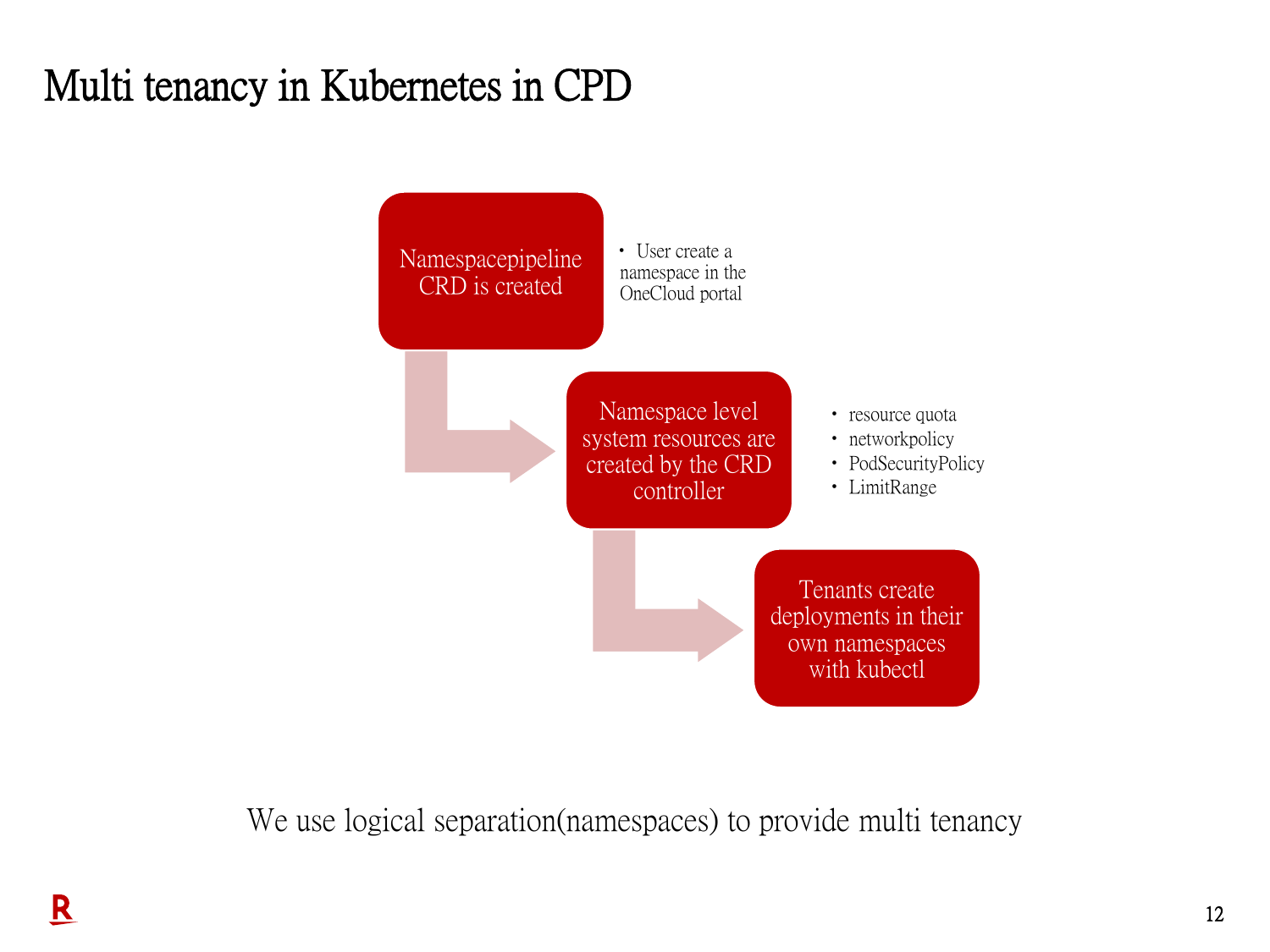- One namespace will not use all the resources in the cluster (ResourceQuota)
- One deployment will not use all the resources on one machine (LimitRange)
- Pods cannot be run as root (PSP)
- Pods by default cannot receive ingress and send egress traffic from inside or outside of the cluster except in-house system namespaces. (Netpol)
- Tenant can choose to change above default policies if it's required.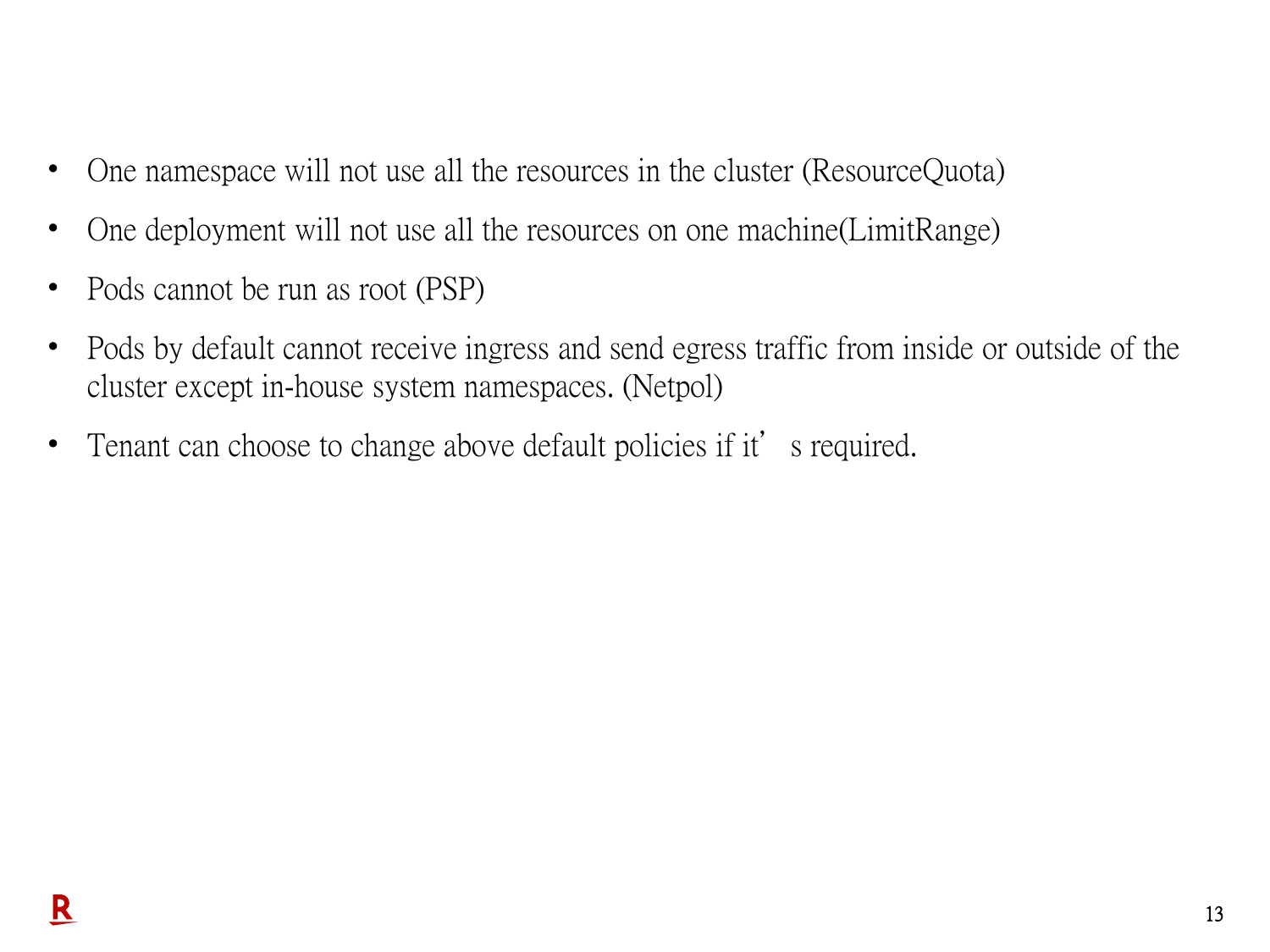# Networking and Traffic

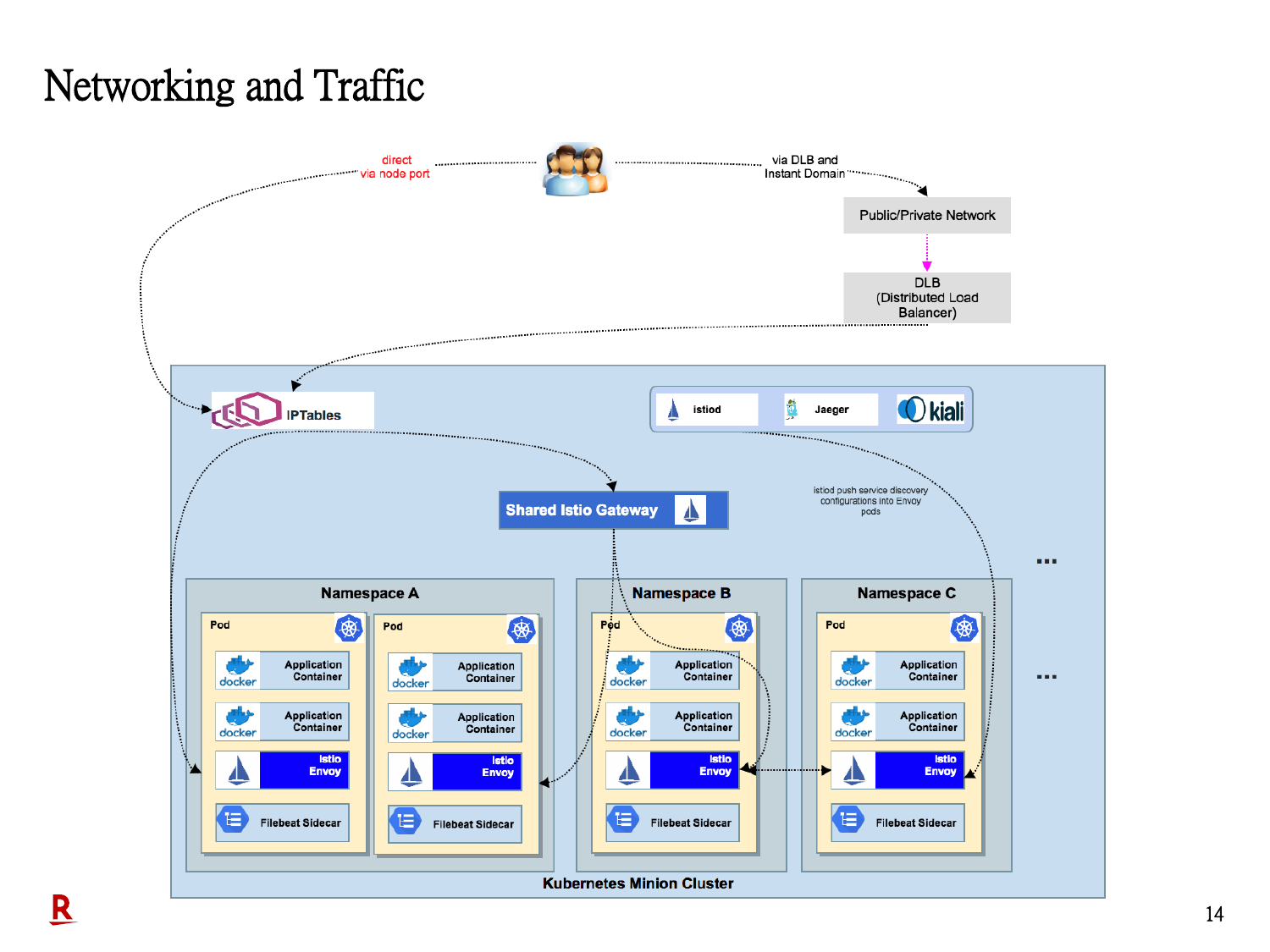- DLB is our internal load balancer solution for exposing the service
- We use Istio as our netwoking and mesh solution
	- By default, all tenants got injected with Envoy pods as sidecar container
	- Tenant pods use sidecar Envoy to take ingress and send egress traffic
- By default, all tenants use shared istio-ingressgateway
	- Tenant can choose to provision their own gateway if it's required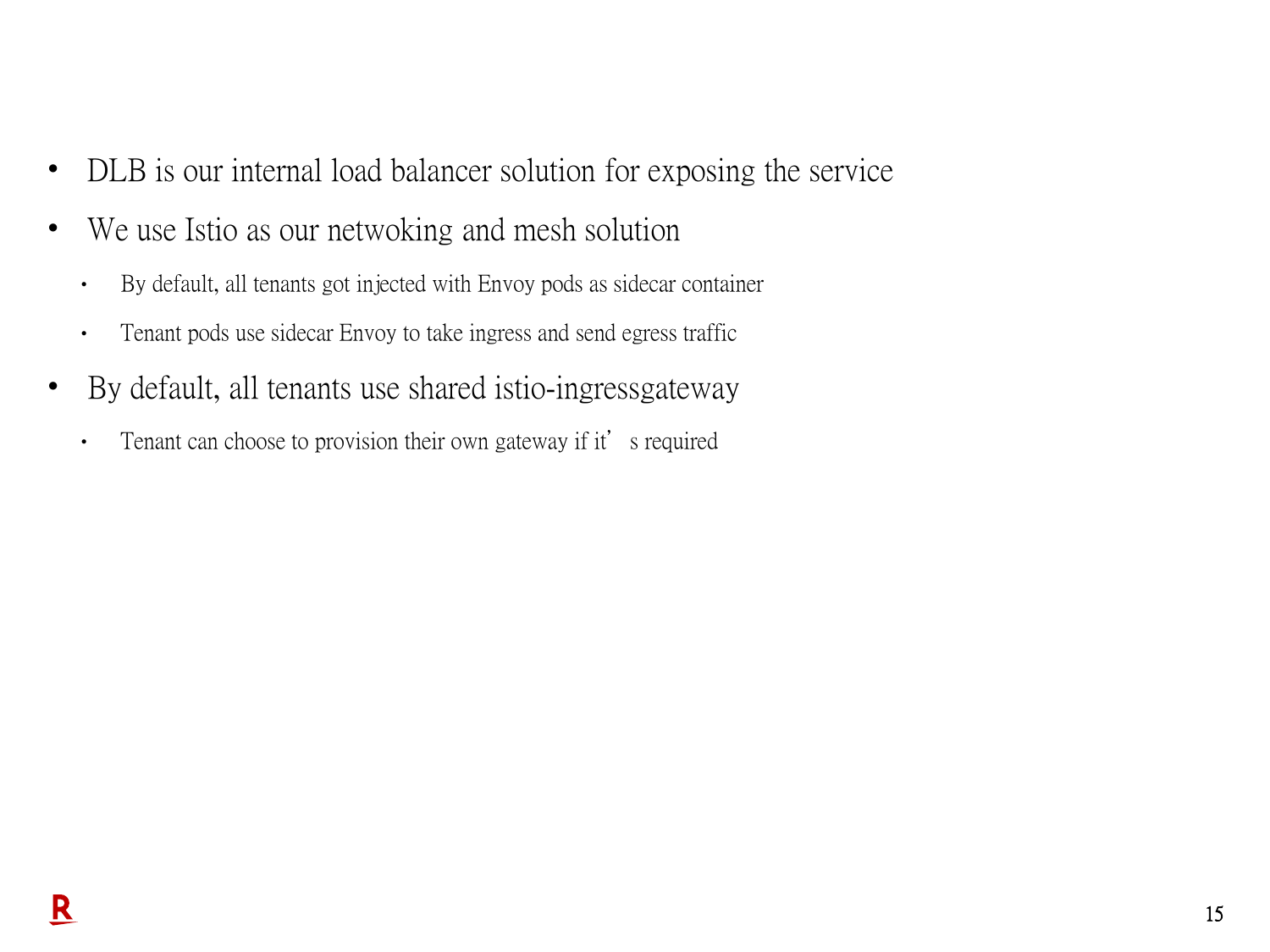#### InstantDomain

Users Create k8s service object

InstantDomain controller creates VirtualService after getting the events

Users can access its workload from outside of the cluster with a configured domain

|                | apiVersion: networking.istio.io/v1alpha3 |
|----------------|------------------------------------------|
| 2 <sup>1</sup> | kind: VirtualService                     |
| 3.             | metadata:                                |
|                | name: some-instant-domain-rule           |
| 5              | spec:                                    |
|                | hosts:                                   |
| 7              | - some.instantdomain.com                 |
| 8              | http:                                    |
| $\overline{9}$ | - timeout: 5s                            |
| 10             | route:                                   |
| 11             | - destination:                           |
|                | host: productpage.prod.svc.cluster.local |

curl some.instantdomain.com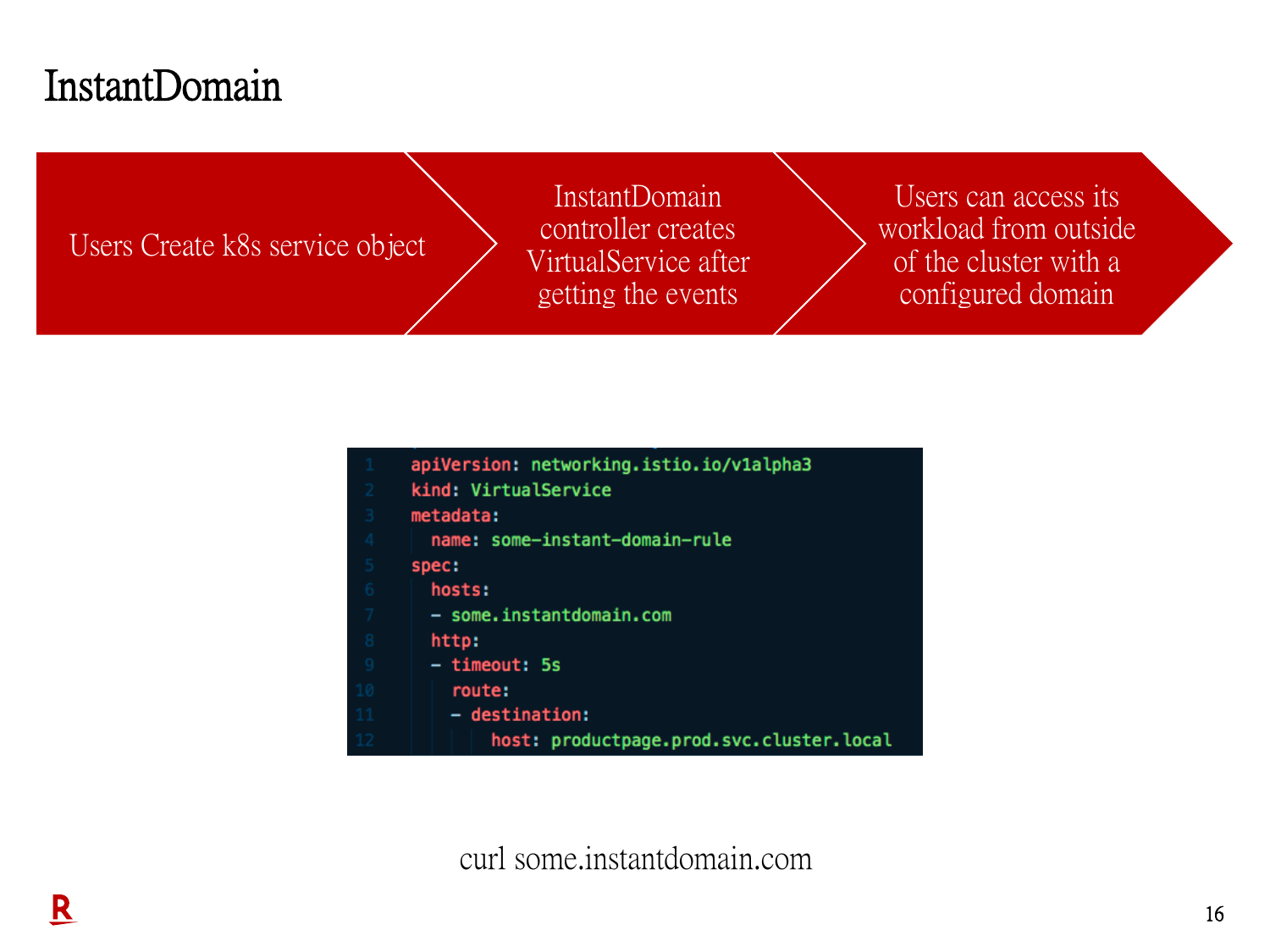# Advantages of using InstantDomain

- Users do not need to setup DNS and HTTPs termination
- Users do not need to learn Istio concepts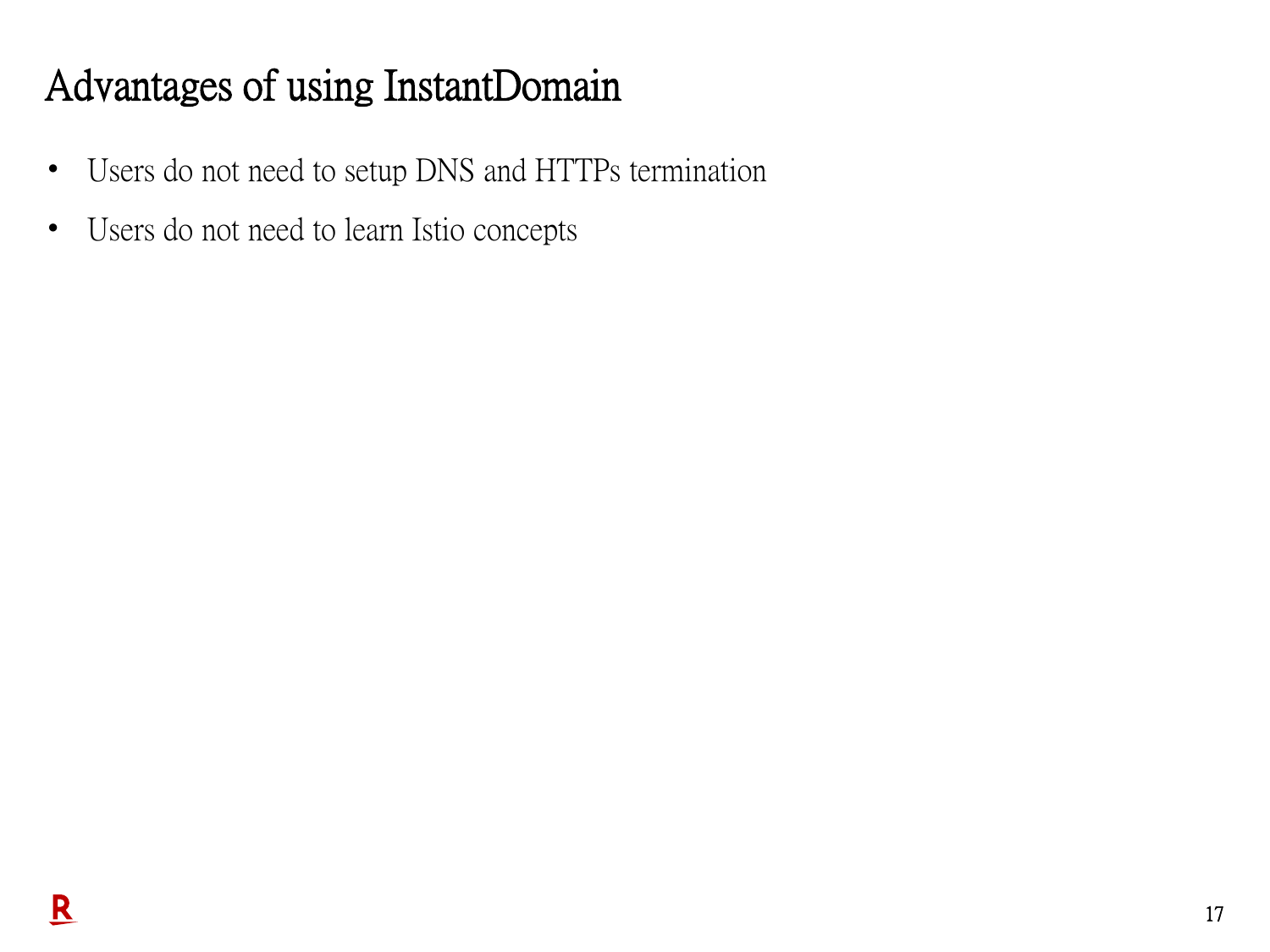#### In case tenants need

- Custom domain
- Other protocols other than HTTP
- Finer control over their traffic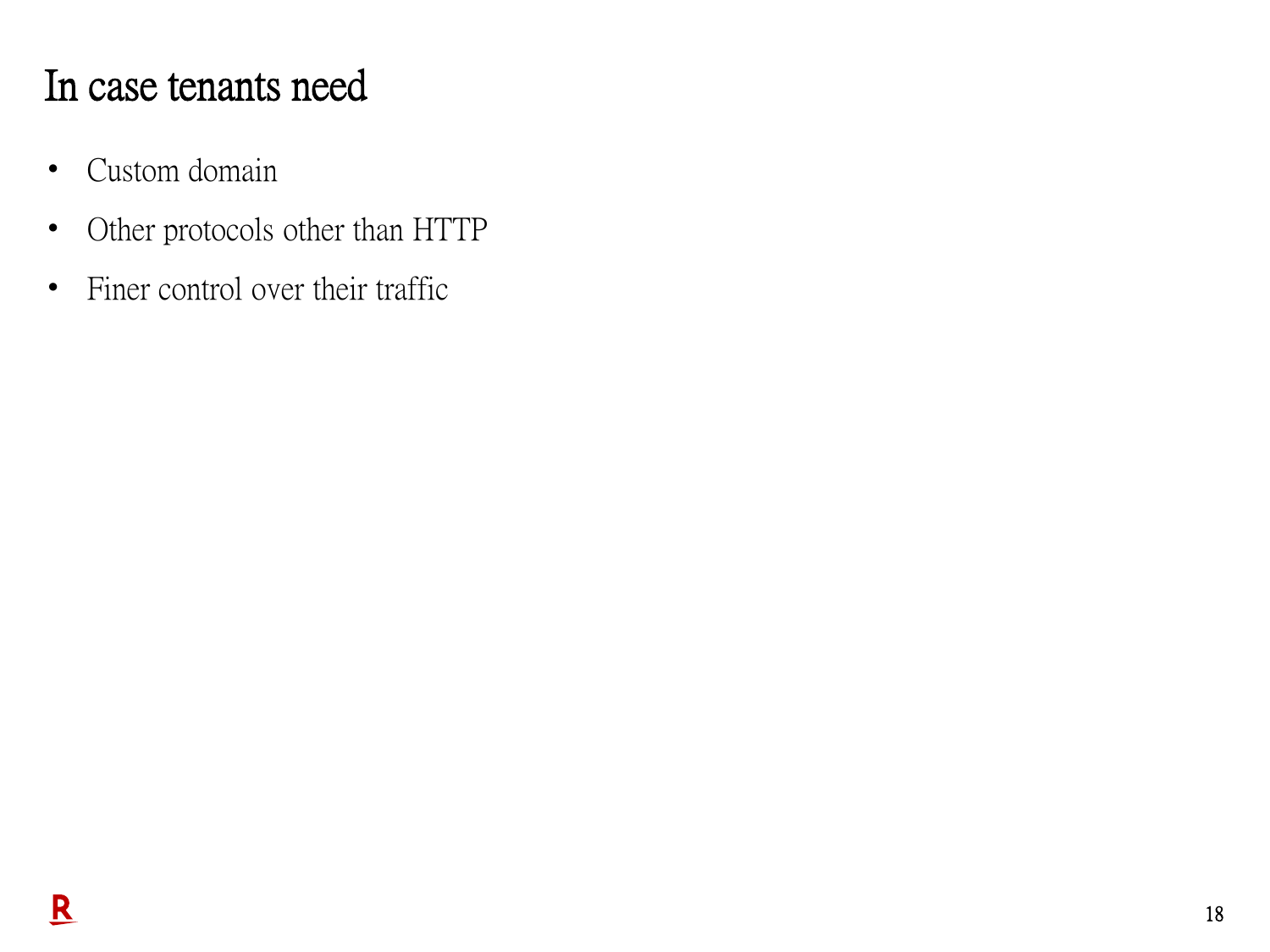#### In-House Cloud Control Manager

Users Create k8s service object

CCM creates the actual load balancer in DLB

Users can access its workload from outside of the cluster.



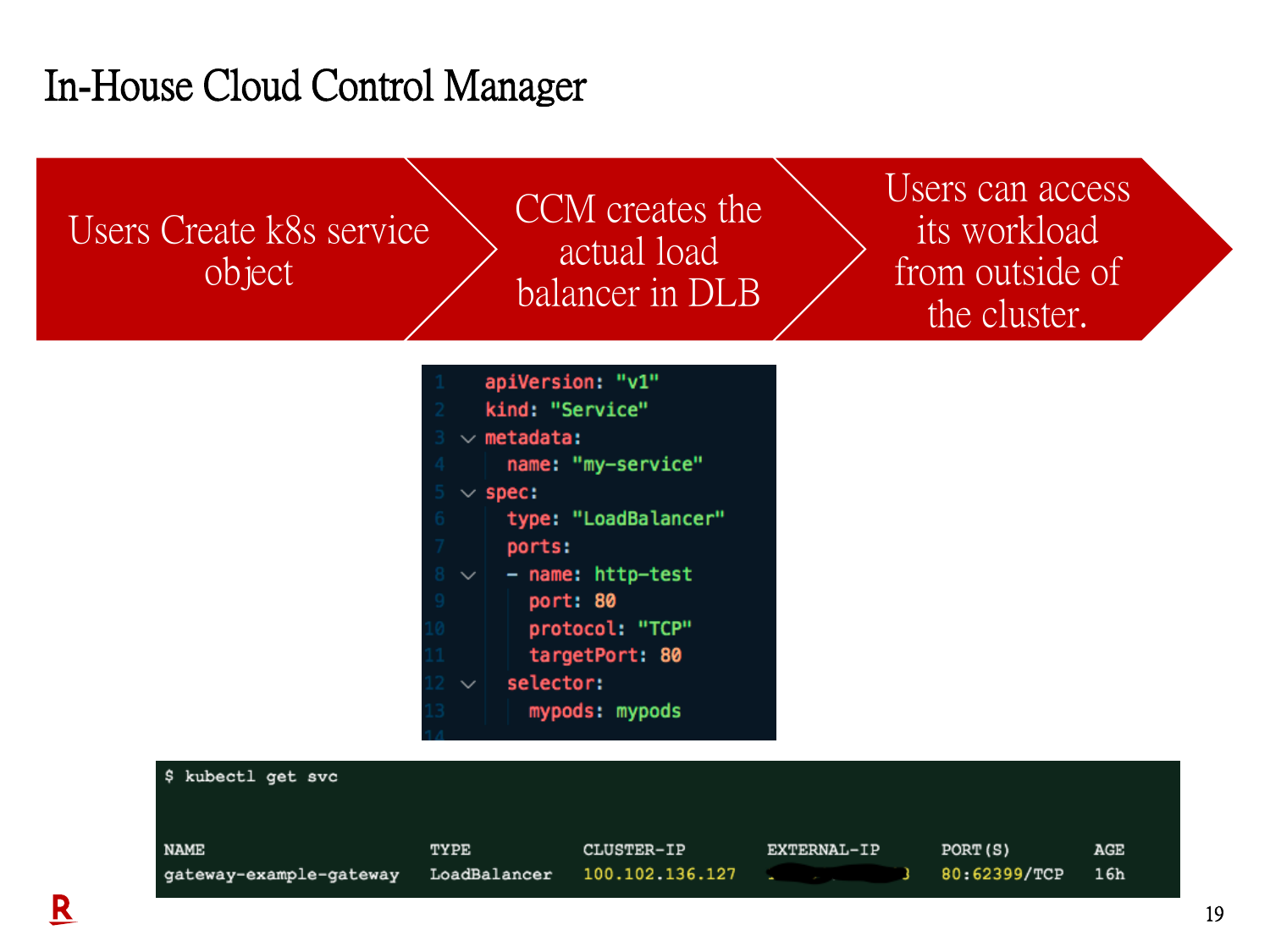# How does user create resources into our K8s cluster

- OneCloud portal
- kubectl
- CI/CD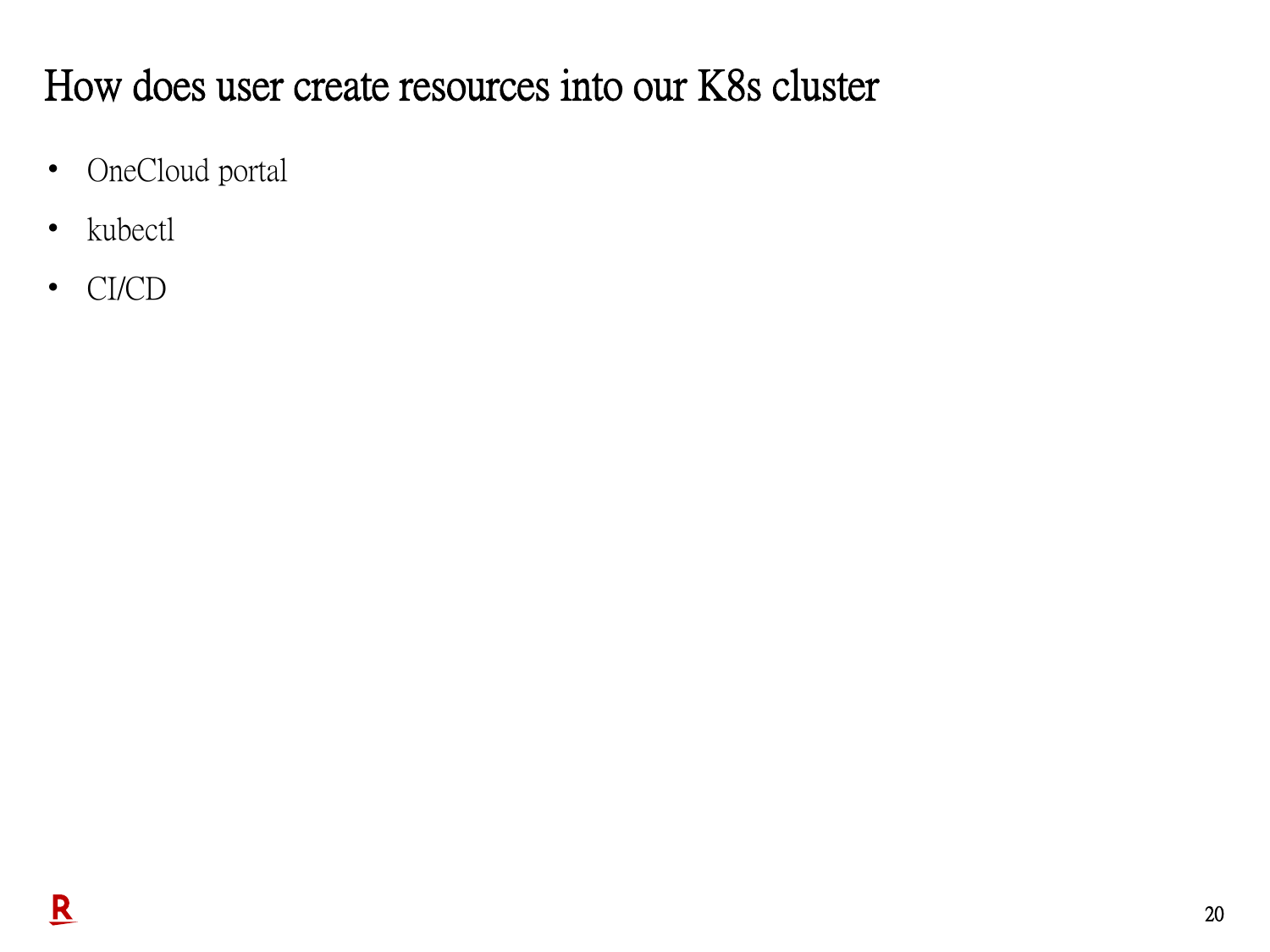### CI/CD Pipeline



- Harbor has replication enabled. Images pushed to one registry will be replicated into other regions
- imagePullSecret are set by namespacepipelineCRD
- Kustomize is to use to populate the YAML manifests.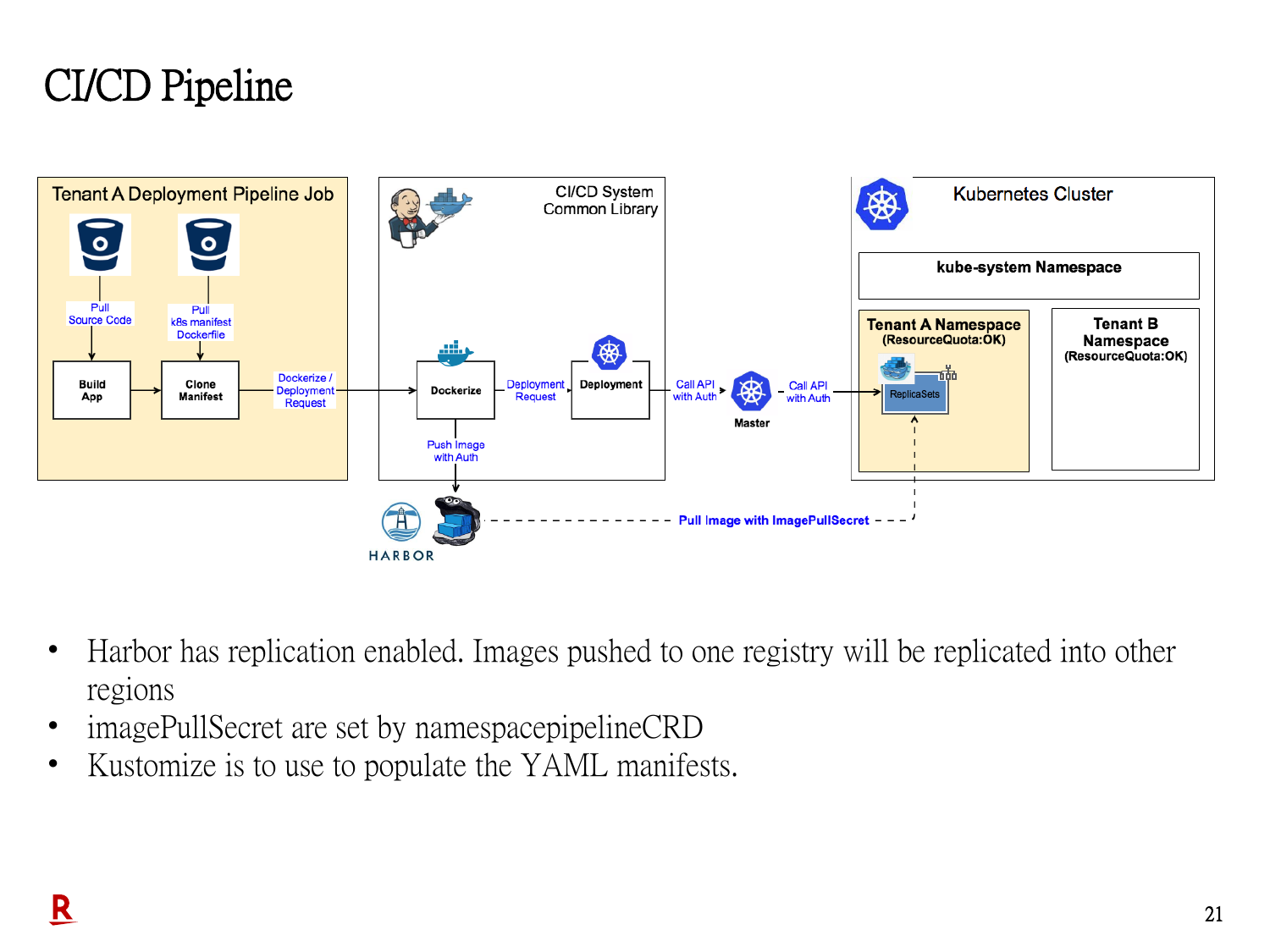# Improving User Experience

- Kubernetes is complicated
- Kubernetes + Istio is even more complicated
- Kubernetes + Istio + Jenkins + Tekton + Harbor + Flux + Prometheus +  $\cdots$  = Explosion

#### What we are trying to do

1. Providing good defaults 2. Avoid duplicate efforts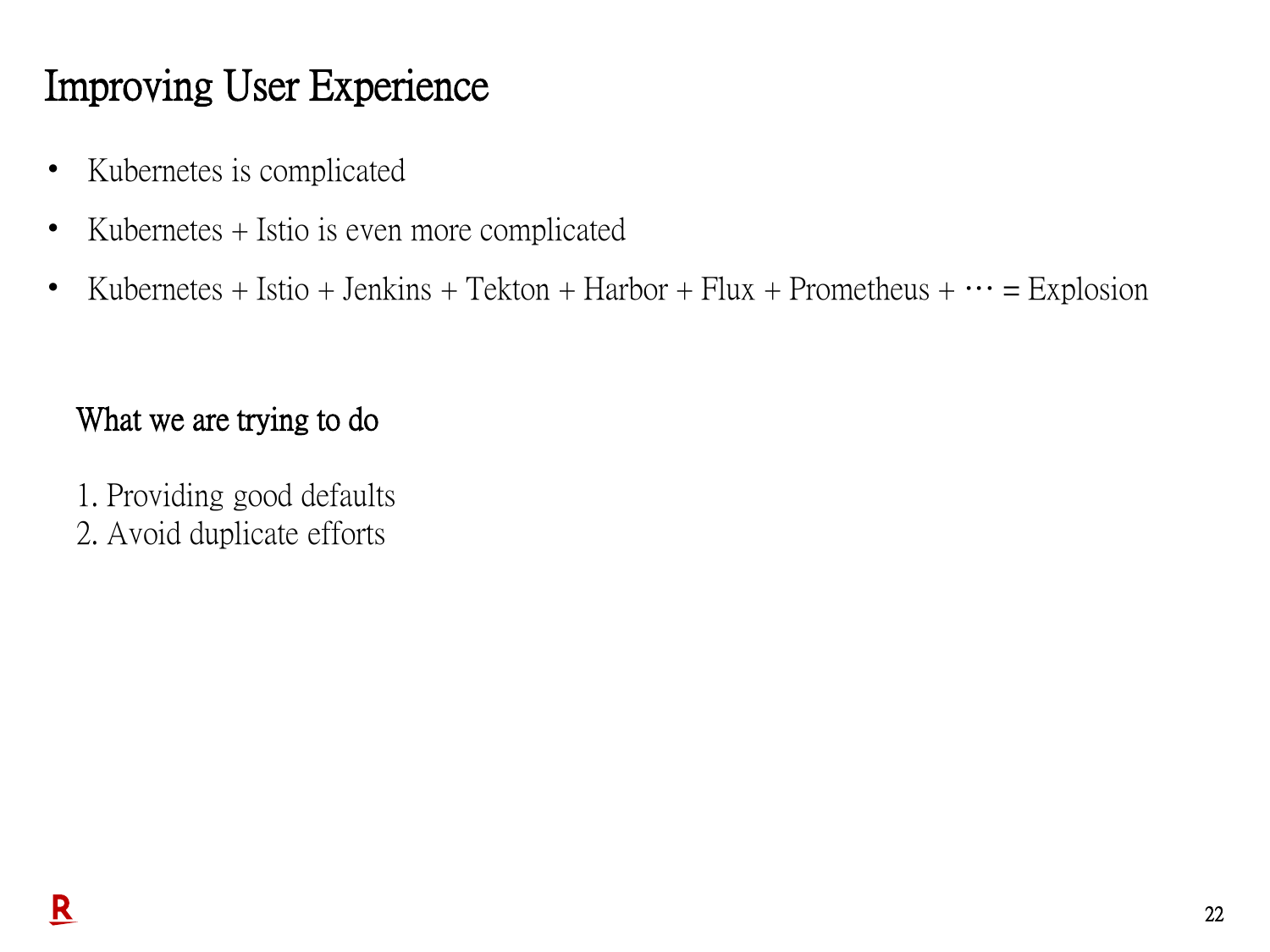#### Improving UX 1: Knative

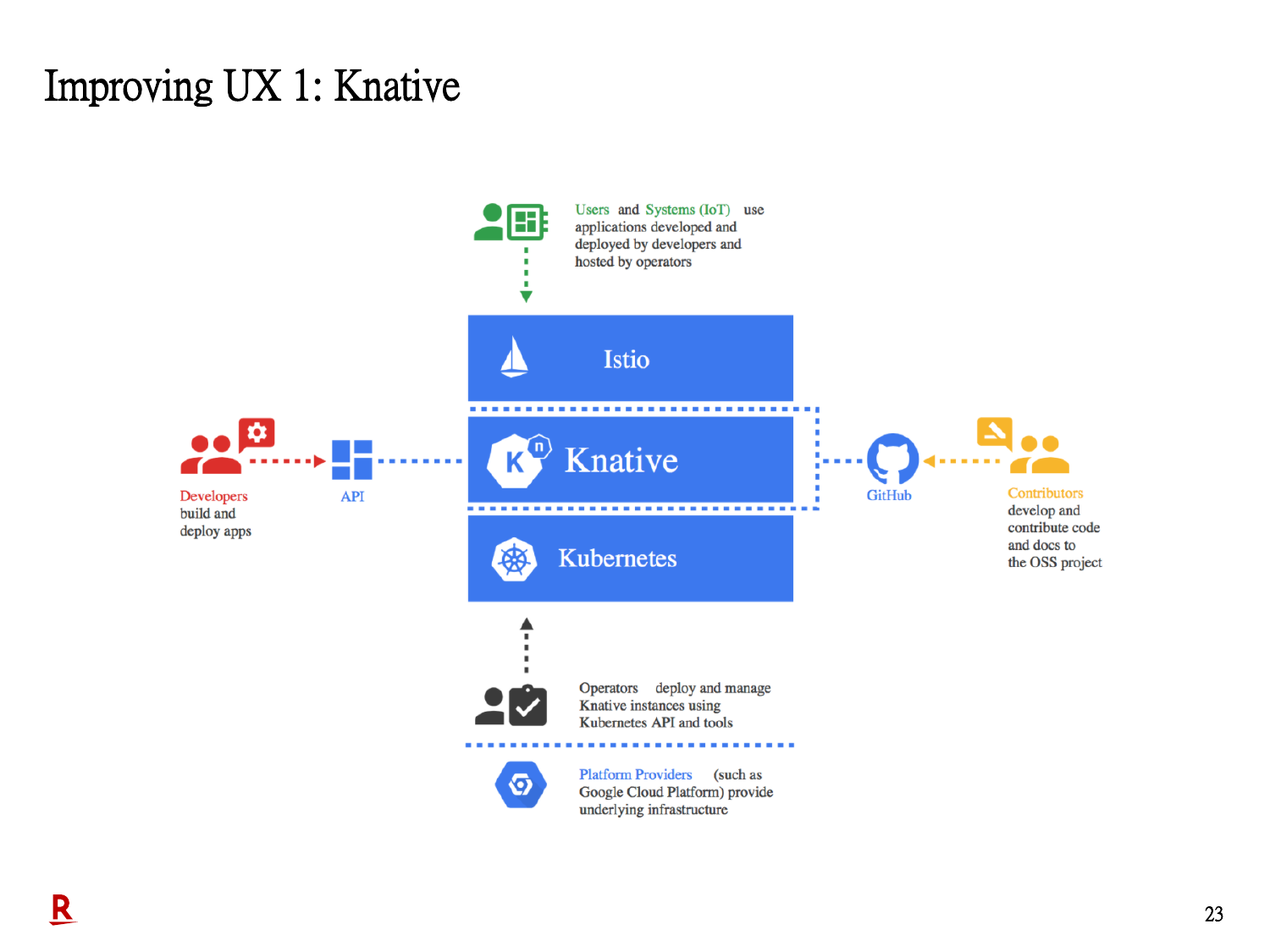#### Users create ksvc object

Knative creates service, virtualservices and other resources

Users workloads are deployed and accessible. Autoscaler kicks in

when it's required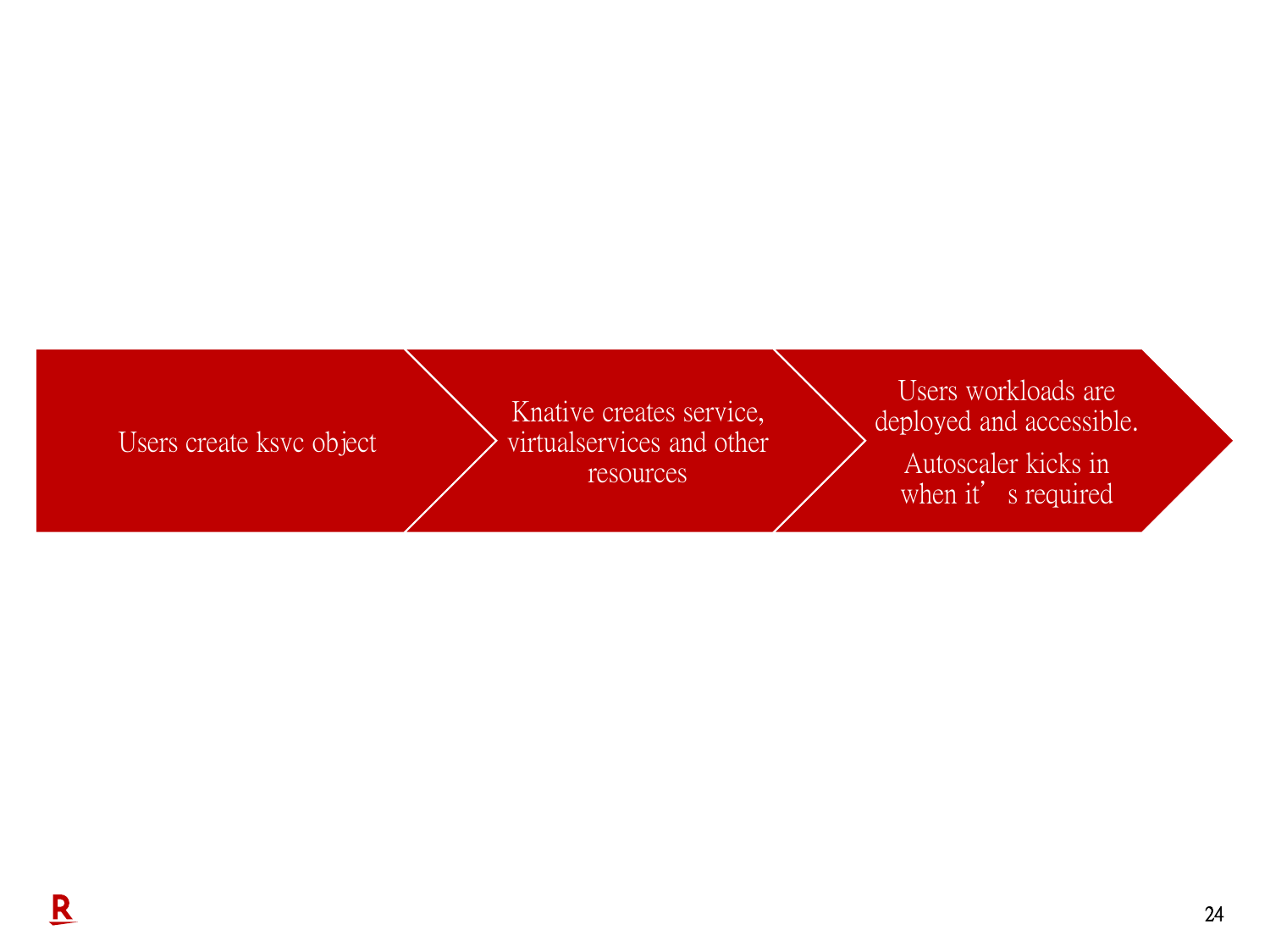# Improving UX 2: webhooks

A WebHook is an HTTP callback: an HTTP POST that occurs when something happens; a simple eventnotification via HTTP POST. A web application implementing WebHooks will POST a message to a URL when certain things happen.

- Validating Webhook for doing extra validation work for tenants.
- Mutating Webhook for injecting some common logic
	- Sidecar containers, e.g. filebeat container
	- preStop hook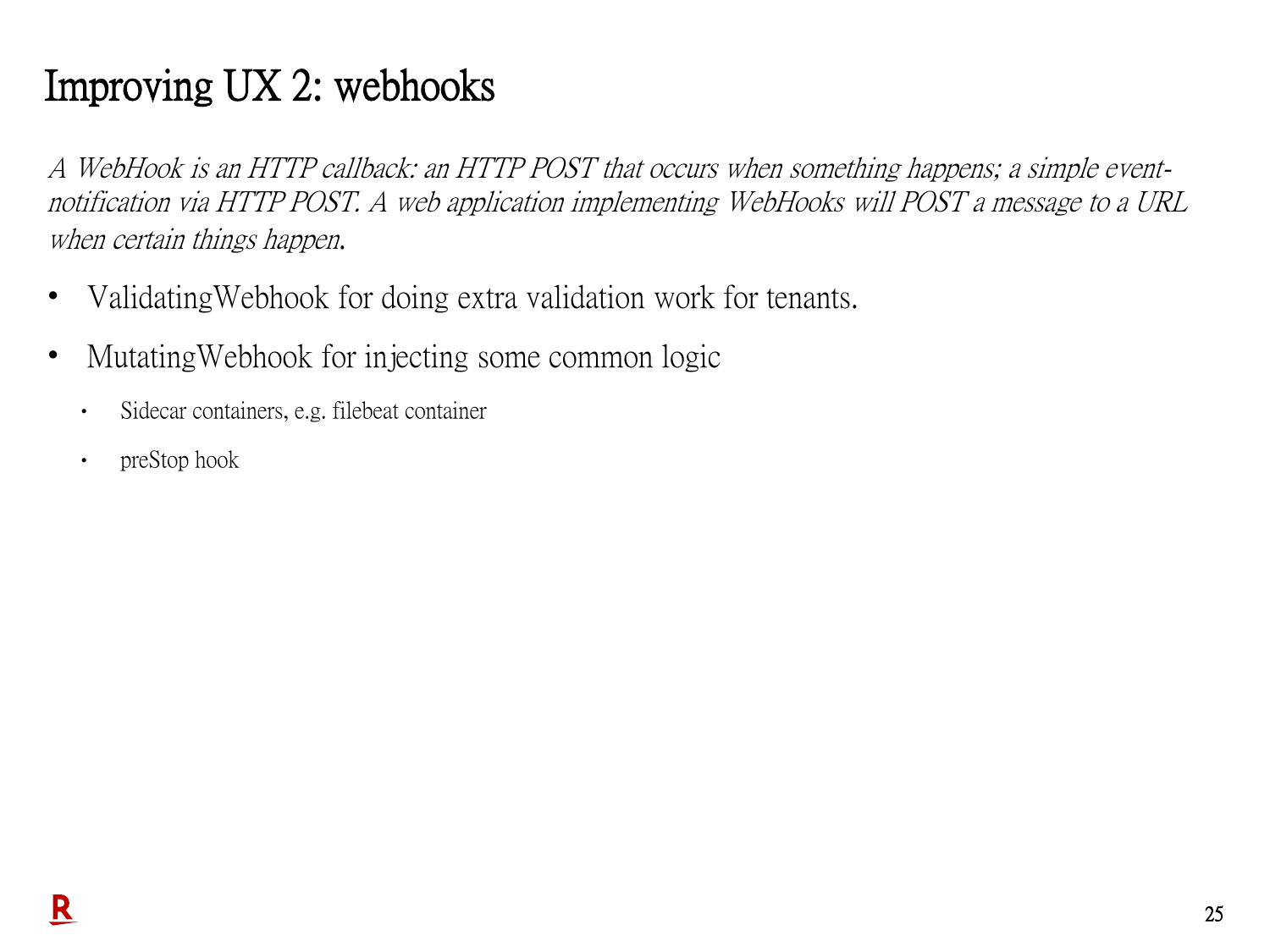### Improving UX 3: roc-cli

| $\rightarrow$ ~ roc login -c jpw1-caas1-lab1 -n istio-system                                    |                                                                                                       |  |  |
|-------------------------------------------------------------------------------------------------|-------------------------------------------------------------------------------------------------------|--|--|
|                                                                                                 | 10914 16:49:40.170277   11608 login.go:41] access to Rakuten One Cloud IAM                            |  |  |
|                                                                                                 | 10914 16:49:41.157192 11608 oidc.go:367] user "Kejun Huang" is authenticated by Rakuten One Cloud IAM |  |  |
| I0914 16:49:41.430108                                                                           | 11608 login.go:90] cluster-id specified. will try to authorize by CaaS                                |  |  |
| I0914 16:49:41.876044                                                                           | 11608 login.go:119] succeeded to validate token via this cluster                                      |  |  |
|                                                                                                 | 10914 16:49:41.899329 11608 login.go:136] successfully authorized by CaaS cluster: jpw1-caas1-lab1    |  |  |
| now you can access CaaS cluster (jpw1-caas1-lab1) by kubectl                                    |                                                                                                       |  |  |
| if you don't have kubectl, you can get with 'roc get kubectl'                                   |                                                                                                       |  |  |
| you can change your context with 'roc get ctx' and 'roc use ctx <context number="">'?</context> |                                                                                                       |  |  |
| $\rightarrow$ $\sim$ $\blacksquare$                                                             |                                                                                                       |  |  |

- Use k8s with OpenIDConnect for authentication and authorisation
- No need to manually configure kubeconfig
- Switch context between clusters quickly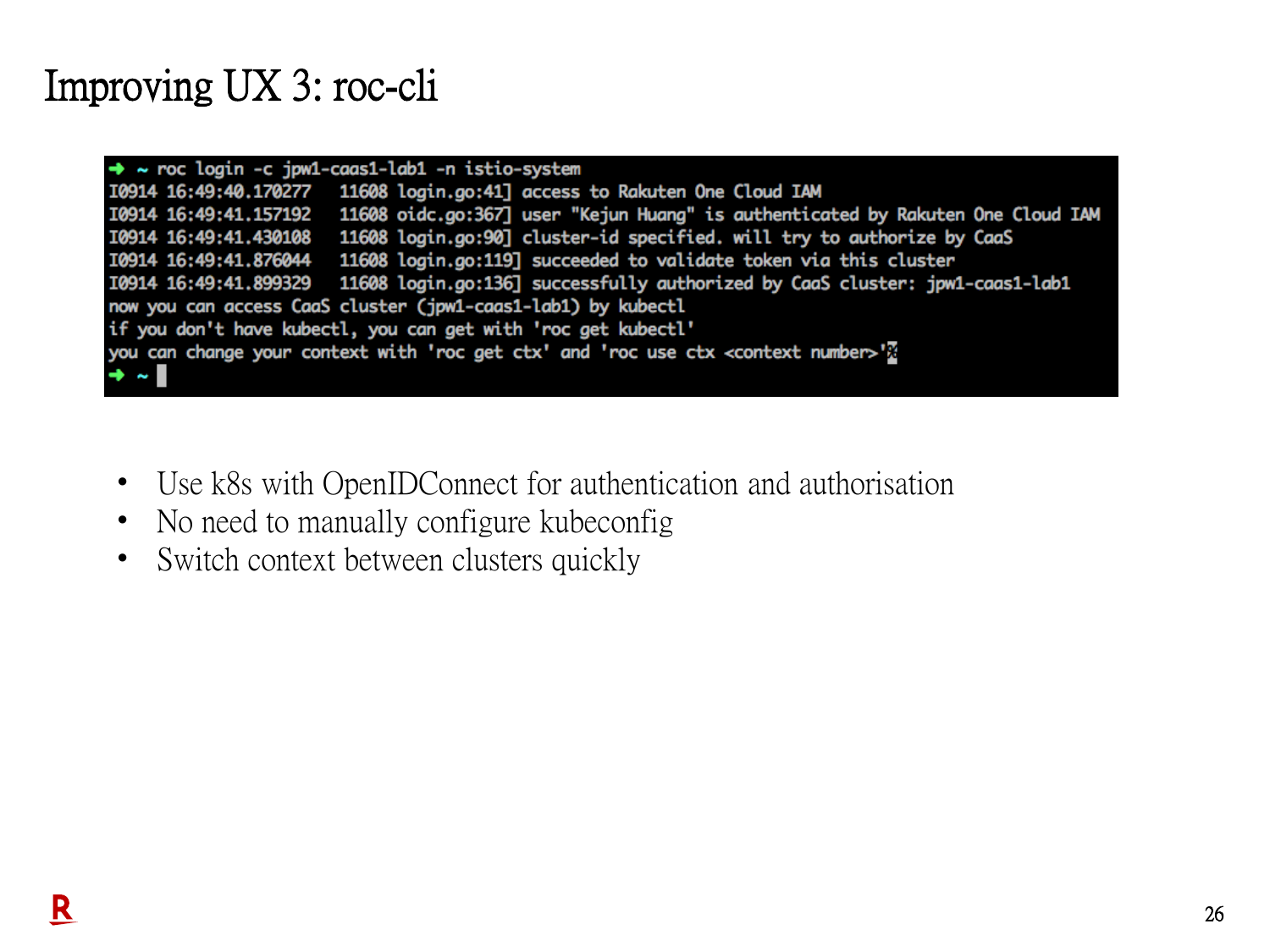#### Some lesson we have learnt

- Multi-tenanacy and security with k8s is lots of work
- You need to understand the pod lifecycle
	- How to achieve true gracefull rolling restart?
- Istio has a fast release cycle and sometimes is not stable
	- Having your own tests in some lab environments to verify the upgrade
- Read the iptables rules created by kube-proxy
	- If you have a LoadBalancer type service and access this service inside same k8s cluster, k8s will directly forward the traffic to target service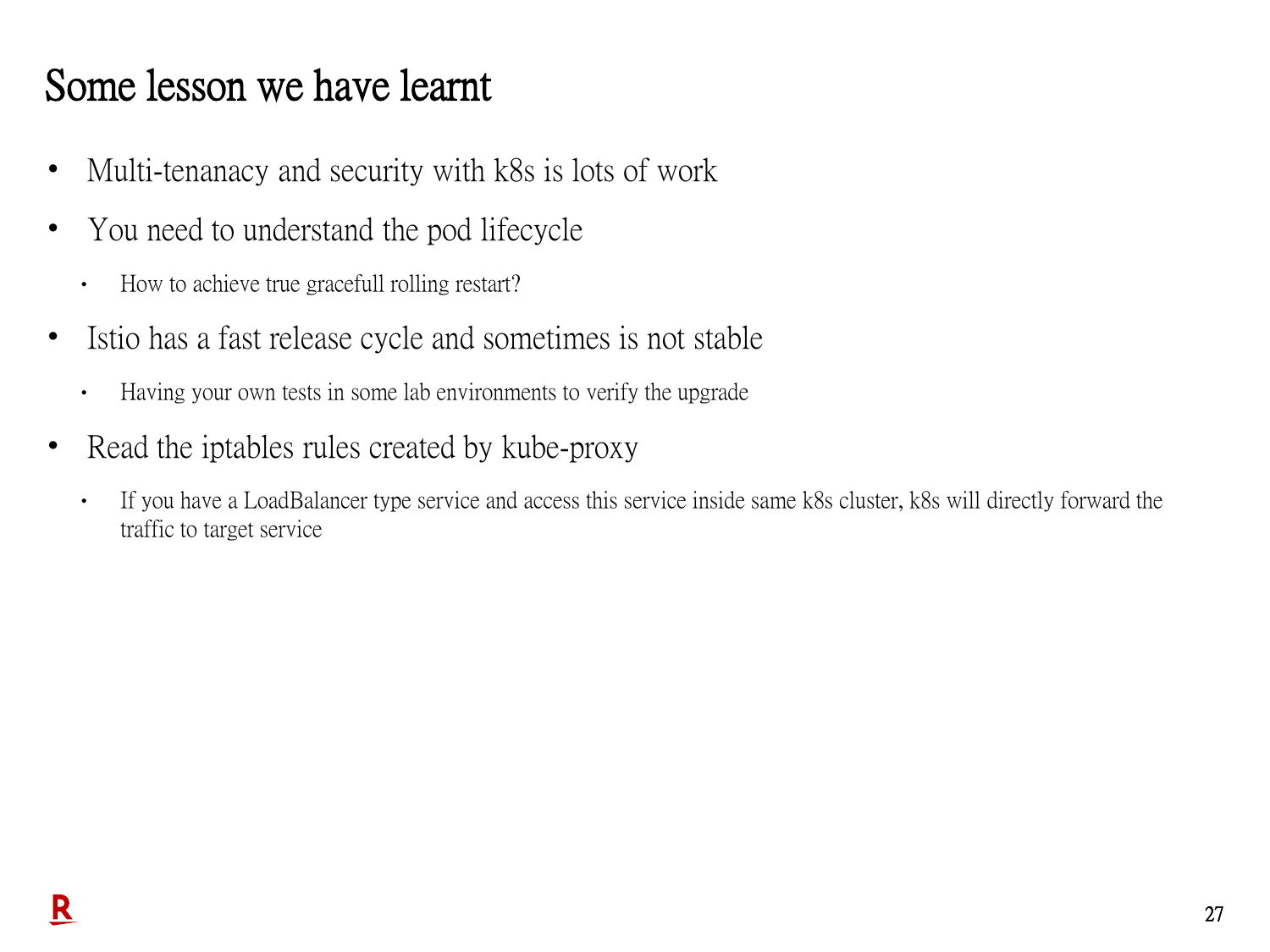### Future work

- Container native load balancing. No iptables!
- K8s upgrade automation
- Knative user adoption
- Integration with Tekton, Flux
- VM in k8s
- GPU and PV support
- Dedicate nodes for tenants
- Abstract common logic into sidecar using WebAssembly or Lua

If you are willing to joining in and work on these topics, We are hiring! [kejun.huang@rakuten.com](mailto:Kejun.huang@rakuten.com) <https://japan-job-en.rakuten.careers/search-jobs/cpd/31066/1>

• …